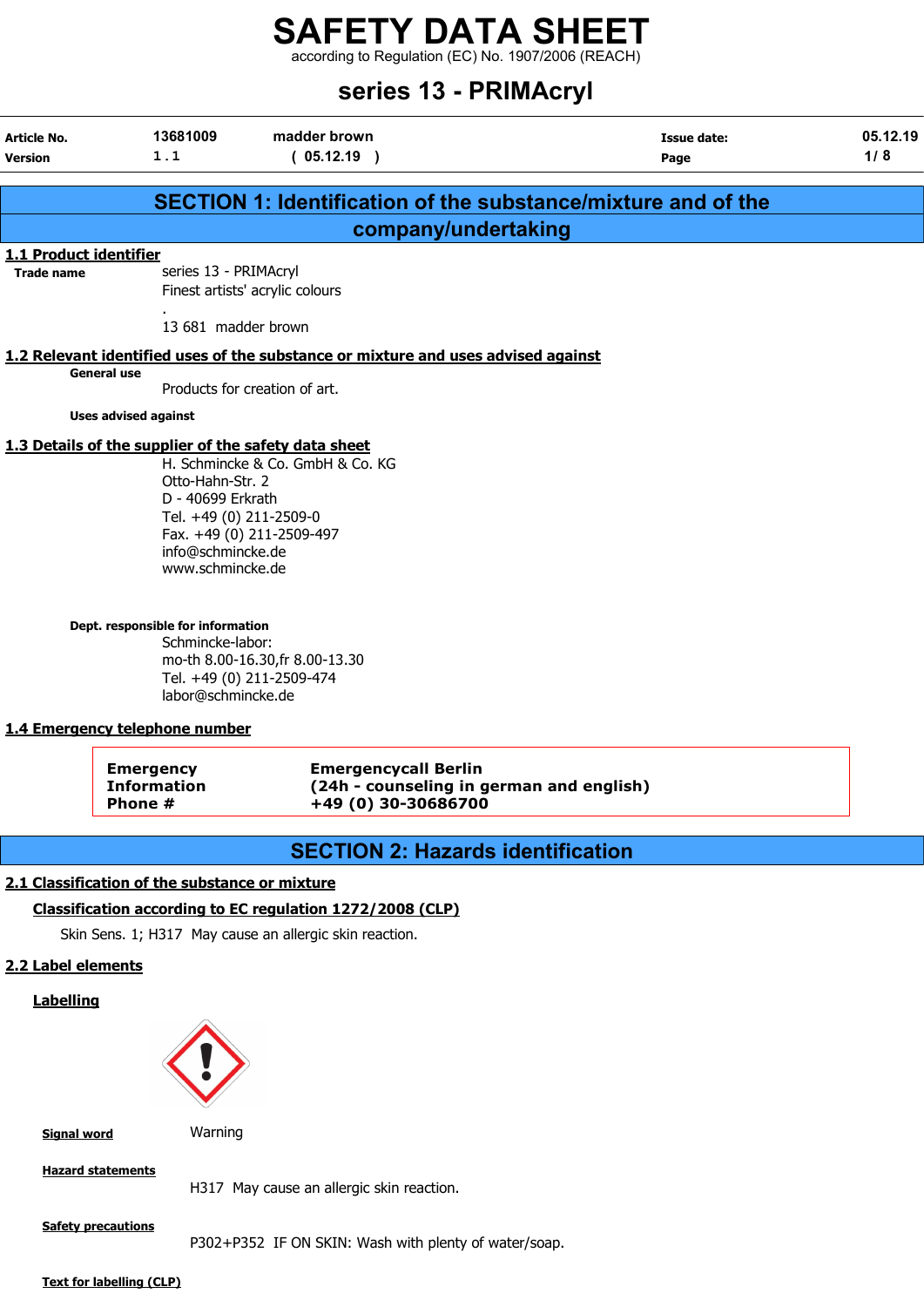according to Regulation (EC) No. 1907/2006 (REACH)

# series 13 - PRIMAcryl

| Article No.    | 13681009 | madder brown | <b>Issue date:</b> | 05.12.19  |
|----------------|----------|--------------|--------------------|-----------|
| <b>Version</b> | <b>.</b> | 05.12.19     | Page               | 218<br>41 |

Contains biocidal products. Contains BIT, CIT, MIT, OIT: May produce an allergic reaction. Full text of biocides: see section 16.

#### 2.3 Other hazards

# SECTION 3: Composition / information on ingredients

#### 3.1 Substances

Chemical characterisation pigment Additive acrylic resin CAS-Number EINECS / ELINCS / NLP EU index number REACH registration No. Hazchem-Code CI-Number PR206

#### 3.2 Mixtures

Substance 1 Quino[2,3-b]acridine-6,7,13,14(5H,12H)-tetrone: 1,0 - 2,5% CAS: 1503-48-6 REACH: 01-2120099759-30

Skin Sens. 1; H317

#### Additional information

# SECTION 4: First aid measures

#### 4.1 Description of first aid measures

#### General information

No risks worthy of mention.

#### In case of inhalation

No special measures are required.

If you feel unwell, seek medical advice (show the label where possible).

#### In case of skin contact

Thoroughly wash skin with soap and water. Seek medical attention if irritation persists.

#### After eye contact

In case of contact with eyes, rinse immediately with plenty of flowing water for 10 to 15 minutes holding eyelids apart.

Seek medical attention if irritation persists.

#### After swallowing

Rinse mouth immediately and drink plenty of water. Get medical advice/attention if you feel unwell.

#### 4.2 Most important symptoms and effects, both acute and delayed

#### 4.3 Indication of any immediate medical attention and special treatment needed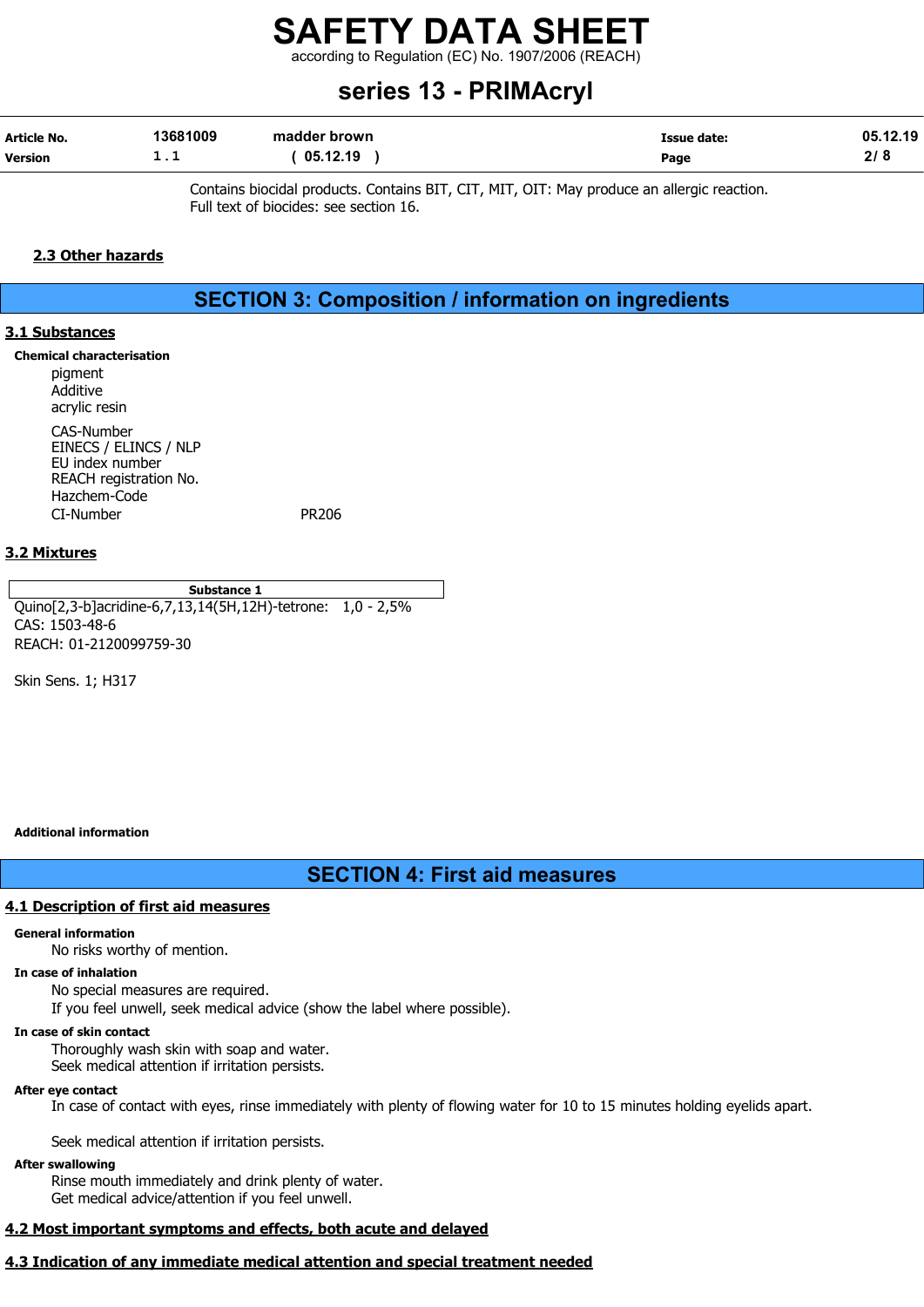according to Regulation (EC) No. 1907/2006 (REACH)

# series 13 - PRIMAcryl

| Article No.    | 13681009 | madder brown | <b>Issue date:</b> | 05.12.19 |
|----------------|----------|--------------|--------------------|----------|
| <b>Version</b> | .        | 05.12.19     | Page               |          |

# SECTION 5: Firefighting measures

#### 5.1 Extinguishing media

Suitable extinguishing media

Product is non-combustible. Extinguishing materials should therefore be selected according to surroundings.

Extinguishing media which must not be used for safety reasons

water Full water jet

#### 5.2 Special hazards arising from the substance or mixture

In case of fire may be liberated: Carbon monoxide and carbon dioxide

#### 5.3 Advice for firefighters

#### Special protective equipment for firefighters

Additional information

## SECTION 6: Accidental release measures

### 6.1 Personal precautions, protective equipment and emergency procedures

Avoid contact with skin, eyes, and clothing.

#### 6.2 environmental precautions

Discharge into the environment must be avoided.

#### 6.3 Methods and material for containment and cleaning up Methods for cleaning up

Take up mechanically. Wash spill area with plenty of water.

Additional information

#### 6.4 Reference to other sections

Dispose of waste according to applicable legislation. refer to section 13

# SECTION 7: Handling and storage

#### 7.1 Precautions for safe handling

#### Advices on safe handling

Handle in accordance with good industrial hygiene and safety practice.

#### Precautions against fire and explosion

## 7.2 Conditions for safe storage, including any incompatibilities

Requirements for storerooms and containers

Keep container tightly closed. Hints on joint storage

Storage class Further details storage temperature: 5 - 30 °C

Protect from moisture contamination.

# 7.3 Specific end use(s)

No special measures necessary if stored and handled as prescribed.

# SECTION 8: Exposure controls/personal protection

## 8.1 Control parameters

## 8.2 Exposure controls

## Occupational exposure controls

Respiratory protection

With correct and proper use, and under normal conditions, breathing protection is not required.

Respiratory protection must be worn whenever the WEL levels have been exceeded. Particle filter device (DIN EN 143)

Hand protection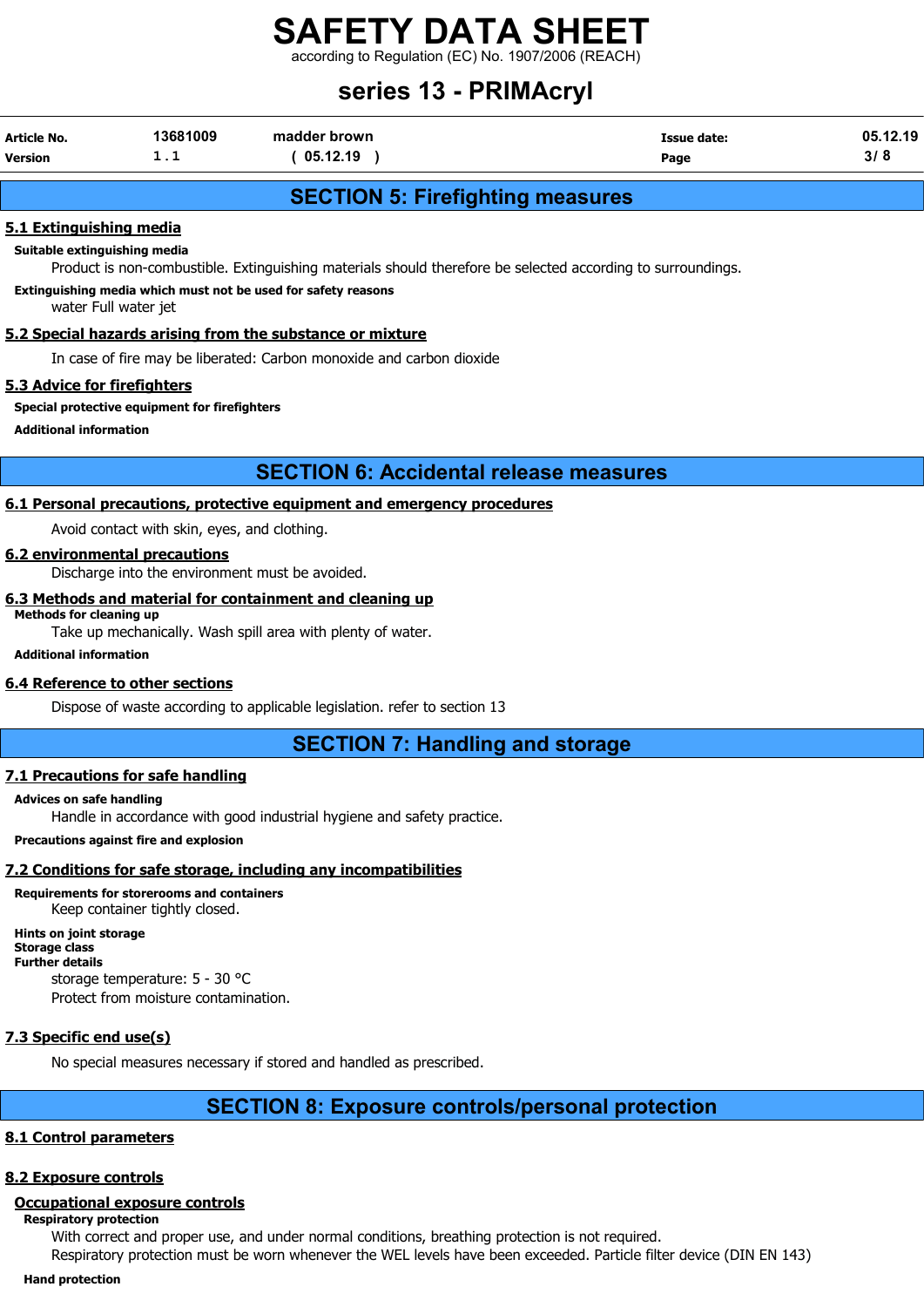according to Regulation (EC) No. 1907/2006 (REACH)

# series 13 - PRIMAcryl

| Article No.<br><b>Version</b>                                                              | 13681009<br>1.1                                                             | madder brown<br>(05.12.19)                                                     |            | <b>Issue date:</b><br>Page | 05.12.19<br>4/8 |
|--------------------------------------------------------------------------------------------|-----------------------------------------------------------------------------|--------------------------------------------------------------------------------|------------|----------------------------|-----------------|
|                                                                                            | Protect skin by using skin protective cream.                                |                                                                                |            |                            |                 |
| <b>Eye protection</b>                                                                      |                                                                             | Wear cold insulating gloves and either face shield or eye protection.          |            |                            |                 |
| <b>Body protection</b>                                                                     |                                                                             | Wear suitable protective clothing. Wash contaminated clothing prior to re-use. |            |                            |                 |
|                                                                                            | General protection and hygiene measures<br>After work, wash hands and face. |                                                                                |            |                            |                 |
|                                                                                            |                                                                             | <b>SECTION 9: Physical and chemical properties</b>                             |            |                            |                 |
| Form<br>Colour<br><b>Odour</b>                                                             | pasty<br>red brown<br>almost odourless                                      | 9.1 information on basic physical and chemical properties                      |            |                            |                 |
| Initial boiling point and                                                                  |                                                                             | min                                                                            | max        |                            |                 |
| boiling range<br><b>Melting point/freezing point</b>                                       |                                                                             |                                                                                |            |                            |                 |
| Flash point/flash point range<br><b>Flammability</b>                                       |                                                                             |                                                                                |            |                            |                 |
| <b>Ignition temperature</b><br><b>Auto-ignition temperature</b><br><b>Explosion limits</b> |                                                                             |                                                                                |            |                            |                 |
| <b>Refraction index</b>                                                                    |                                                                             | 7                                                                              | 9          |                            |                 |
| <b>PH</b> value<br><b>Viscosity</b><br><b>Viscosity</b>                                    |                                                                             |                                                                                |            |                            |                 |
| Vapour pressure                                                                            |                                                                             |                                                                                |            |                            |                 |
| <b>Density</b>                                                                             | Partition coefficient: n-octanol/water                                      |                                                                                | $1,1$ kg/l | 20 °C                      |                 |

Danger of explosion

#### 9.2 Other information

# SECTION 10: Stability and reactivity

#### 10.1 Reactivity

No hazardous reaction when handled and stored according to provisions.

#### 10.2 Chemical stability

Product is stable under normal storage conditions.

#### 10.3 Possibility of hazardous reactions

10.4 Conditions to avoid

frost and heat

#### 10.5 Incompatible materials

strong acids oxidizing agents Strong alkali

#### 10.6 Hazardous decomposition products

No known hazardous decomposition products.

# SECTION 11: Toxicological information

#### 11.1 Information on toxicological effects

#### Acute toxicity

No data available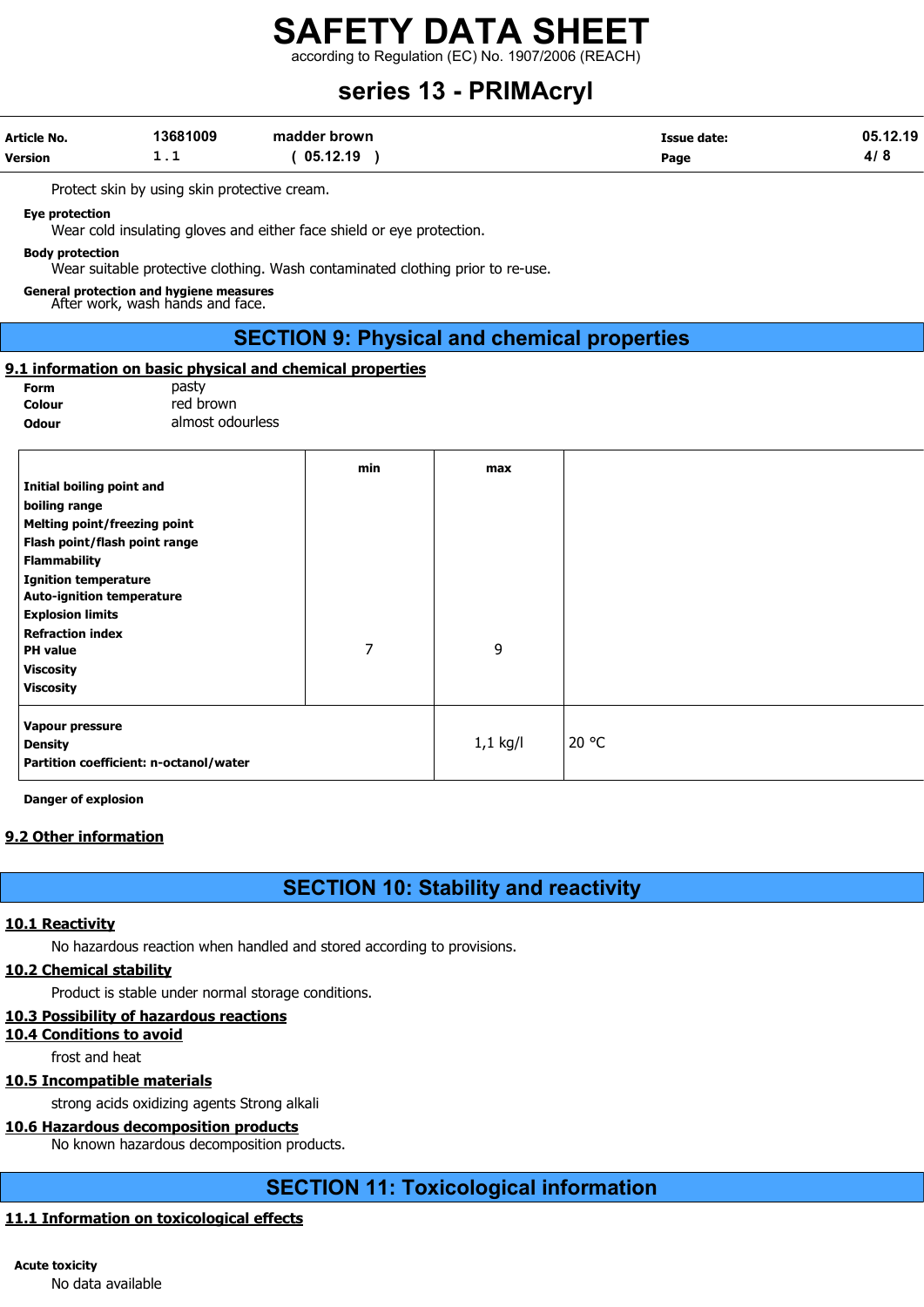according to Regulation (EC) No. 1907/2006 (REACH)

# series 13 - PRIMAcryl

| Article No.    | 13681009 | madder brown | Issue date: | 05.12.19 |
|----------------|----------|--------------|-------------|----------|
| <b>Version</b> |          | 05.12.19     | Page        |          |

In case of inhalation No data available After swallowing No data available In case of skin contact No data available After eye contact No data available

#### Practical experience

#### General remarks

# SECTION 12: Ecological information

#### 12.1 Toxicity

Aquatic toxicity Water Hazard Class 1 WGK catalog number General information

#### 12.2 Persistence and degradability

Further details Product is partially biodegradable. Oxygen demand

#### 12.3 Bioaccumulative potential

Bioconcentration factor (BCF) Partition coefficient: n-octanol/water

#### 12.4 Mobility in soil

No data available

## 12.5 Results of PBT and vPvB assessment

No data available

## 12.6 Other adverse effects

General information

SECTION 13: Disposal considerations

## 13.1 Waste treatment methods

## **Product**

Waste key number 080112 080112 waste paint and varnish other than those mentioned in 080111 Recommendation

## Contaminated packaging

Waste key number Recommendation

Non-contaminated packages may be recycled. Handle contaminated packages in the same way as the substance itself.

# Additional information

# SECTION 14: Transport information

# 14.1 UN number

# 14.2 UN proper shipping name

ADR, ADN No dangerous good in sense of these transport regulations. IMDG, IATA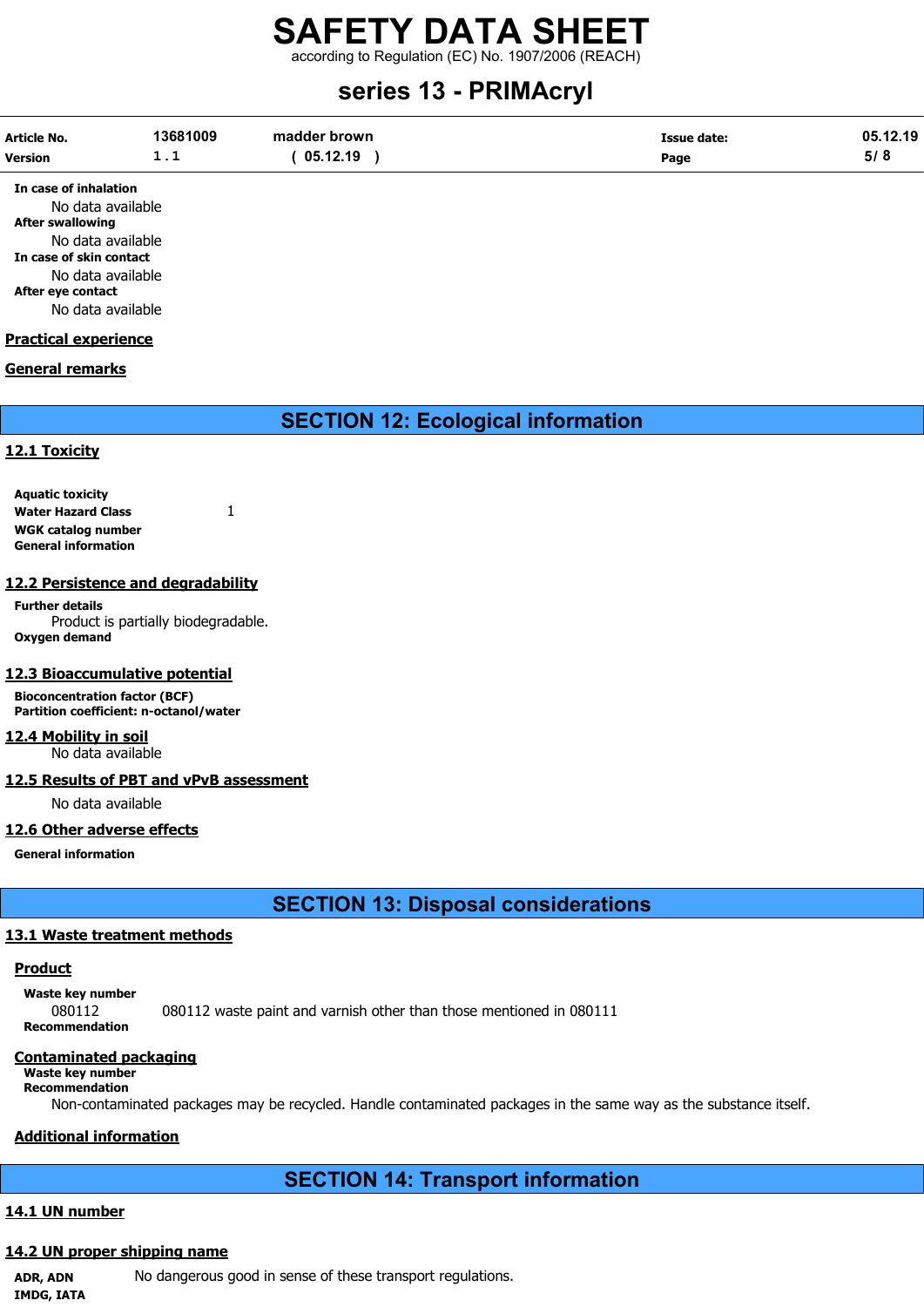according to Regulation (EC) No. 1907/2006 (REACH)

# series 13 - PRIMAcryl

| Article No. | 13681009 | madder brown | <b>Issue date:</b> | 05.12.19 |
|-------------|----------|--------------|--------------------|----------|
| Version     | .        | 05.12.19     | Page               | ס וס     |

#### 14.3 Transport hazard class(es)

ADR, ADN IMDG IATA

#### 14.4 Packing group

#### 14.5 Environmental hazards

Marine Pollutant - IMDG

#### 14.6 Special precautions for user

#### Land transport (ADR/RID)

**Code** Kemmler-number Hazard label ADR Limited quantities Contaminated packaging: Instructions Contaminated packaging: Special provisions Special provisions for packing together Portable tanks: Instructions Portable tanks: Special provisions Tank coding Tunnel restriction Remarks EQ Special provisions

#### Sea transport (IMDG)

EmS Special provisions Limited quantities Contaminated packaging: Instructions Contaminated packaging: Special provisions IBC: Instructions IBC: Provisions Tank instructions IMO Tank instructions UN Tank instructions Special provisions Stowage and segregation Properties and observations Remarks EQ

#### Air transport (IATA-DGR)

Hazard Passenger Passenger LQ Cargo ERG Remarks EQ Special Provisioning

# 14.7 Transport in bulk according to Annex II of MARPOL 73/78 and the IBC Code

No data available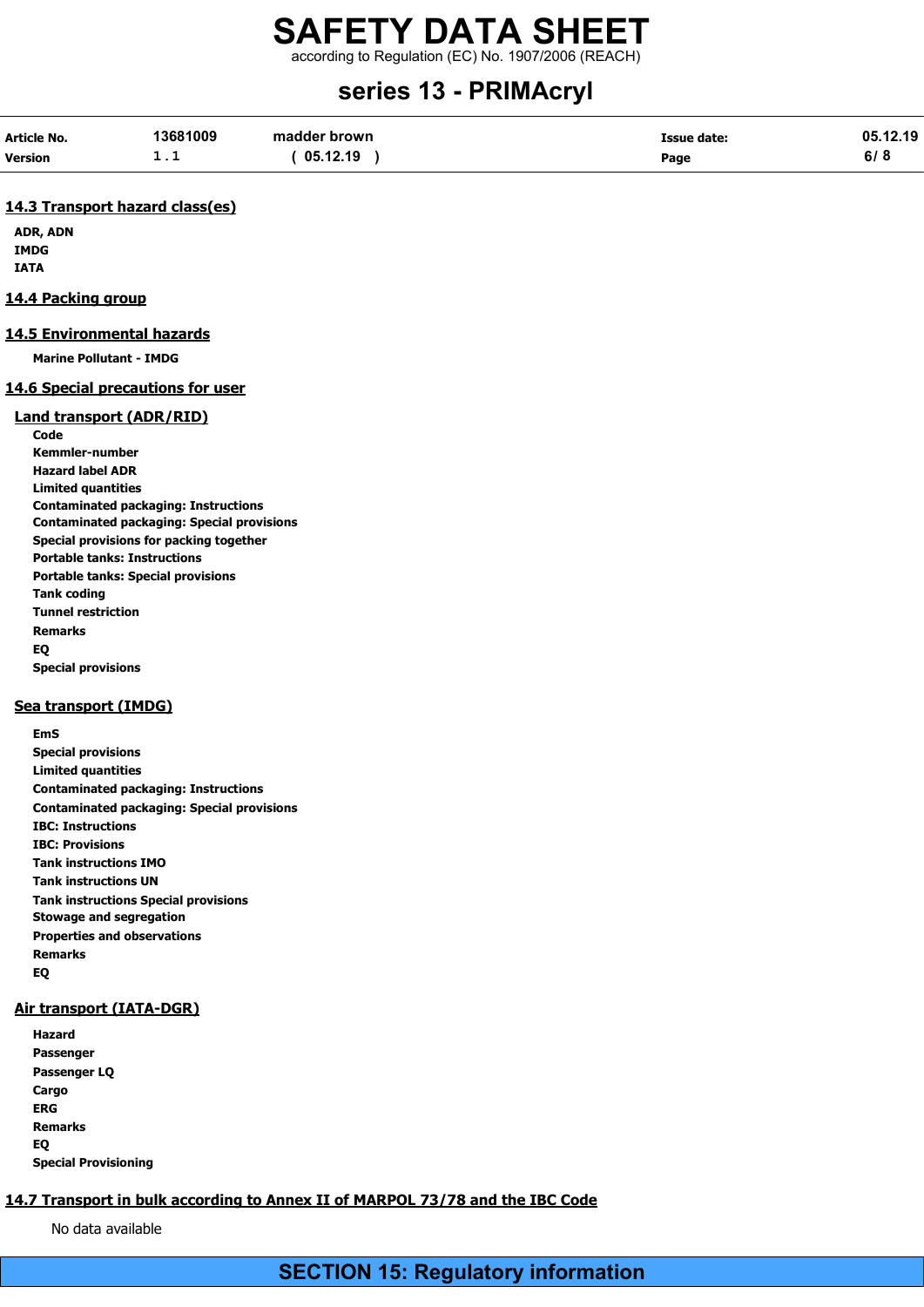according to Regulation (EC) No. 1907/2006 (REACH)

# series 13 - PRIMAcryl

| Article No. | 13681009 | madder brown | Issue date: | 05.12.19   |
|-------------|----------|--------------|-------------|------------|
| Version     | - - -    | 05.12.19     | Page        | 710<br>. о |

#### 15.1 Safety, health and environmental regulations/legislation specific for the substance or mixture

#### National regulations

#### **Europe**

Contents of VOC [%] 0 Contents of VOC [g/L]

Further regulations, limitations and legal requirements

#### Germany

| Storage class                                                  |  |
|----------------------------------------------------------------|--|
| <b>Water Hazard Class</b>                                      |  |
| WGK catalog number                                             |  |
| Incident regulation                                            |  |
| <b>Information on working limitations</b>                      |  |
| <b>Further regulations, limitations and legal requirements</b> |  |

#### Denmark

Further regulations, limitations and legal requirements

#### **Hungary**

Further regulations, limitations and legal requirements

#### Great Britain

Further regulations, limitations and legal requirements

#### Switzerland

Contents of VOC [%] Further regulations, limitations and legal requirements

#### USA

Further regulations, limitations and legal requirements Federal Regulations State Regulations

#### **Japan**

Further regulations, limitations and legal requirements

## Canada

Further regulations, limitations and legal requirements

## 15.2 Chemical Safety Assessment

# SECTION 16: Other information

## Further information

Hazard statements (CLP) H317 May cause an allergic skin reaction.

Further information This information is abased on our current state of knowledge and describes the security standards applicable to our product for the purpose provided. The information provided here does not constitute a legally binding warranty of specific characteristics or of suitability for a specific application use of the product is thus to be adapted to the user's special conditions and checked by preliminary tests. We are thus unable to guarantee product characteristics or accept an liability for damage arising in connection with the use of our products.

#### Literature

For abbreviations and acronyms, see: ECHA Guidance on information requirements and chemical safety assessment, chapter R.20 (Table of terms and abbreviations).